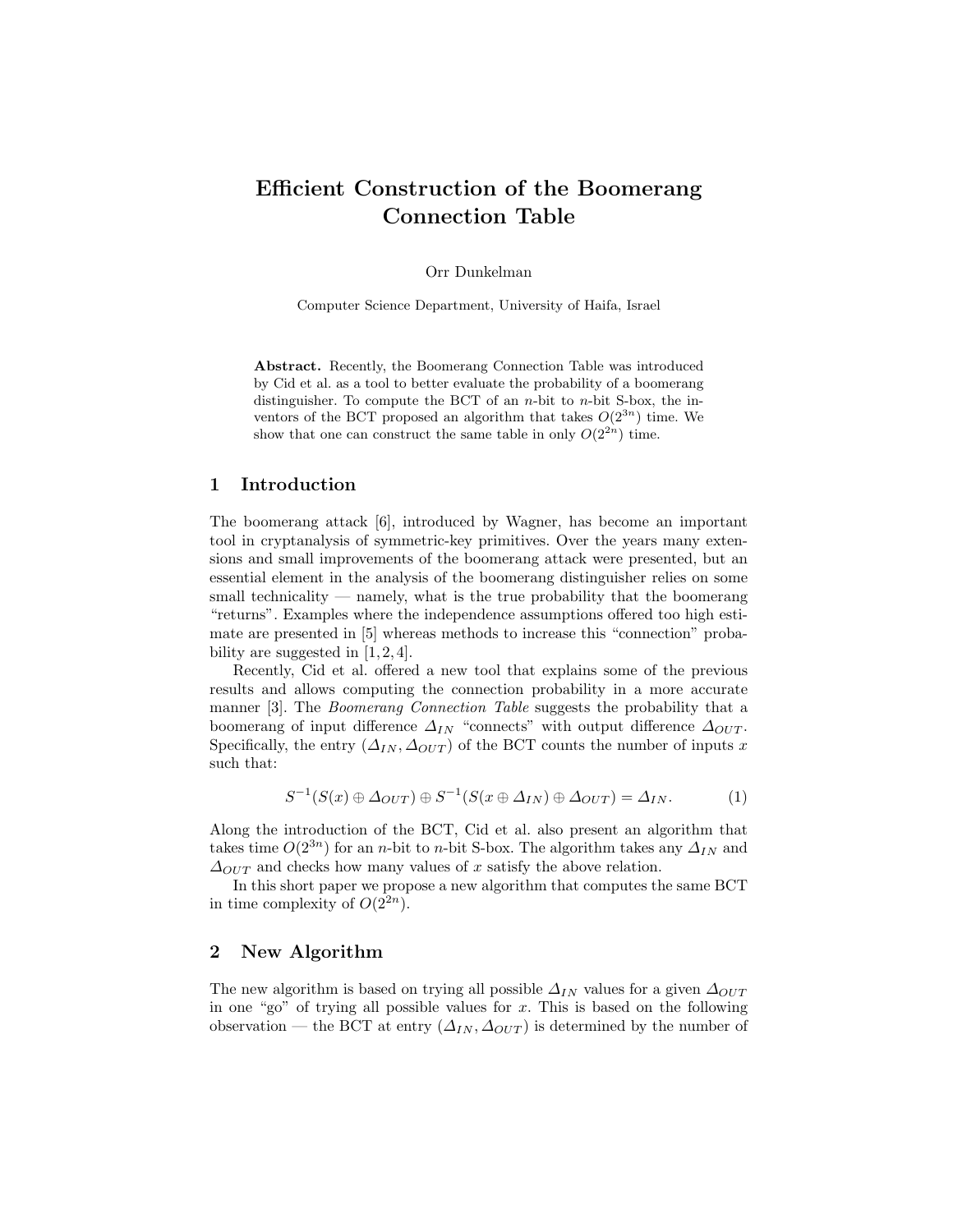#### 2 Orr Dunkelman

pairs x, y satisfying  $x \oplus y = \Delta_{IN}$  and  $S^{-1}(S(x) \oplus \Delta_{OUT}) \oplus S^{-1}(S(y) \oplus \Delta_{OUT}) =$  $\Delta_{IN}$ . Re-arranging these two equations yields that a pair of values x, y contribute a BCT entry if

$$
x \oplus y = S^{-1}(S(x) \oplus \Delta_{OUT}) \oplus S^{-1}(S(y) \oplus \Delta_{OUT})
$$

which can be re-written to

$$
x \oplus S^{-1}(S(x) \oplus \Delta_{OUT}) = y \oplus S^{-1}(S(y) \oplus \Delta_{OUT}). \tag{2}
$$

This last equation is the key element of the improved computation. It is easy to see that the above equation allows computing for every value  $x$  the value  $x \oplus S^{-1}(S(x) \oplus \Delta_{OUT})$ , looking for a collision in these values, where each collision suggests a pair of  $(x, y)$  that satisfies Equation (2) (and should increase the value in the BCT entry corresponding to  $(x \oplus y, \Delta_{OUT})$ .

The resulting algorithm is depicted in Algorithm 1.

|  | Algorithm 1 Our New Algorithm for constructing a BCT |  |
|--|------------------------------------------------------|--|
|  |                                                      |  |

|     | 1: for all values of $\Delta_{OUT}$ do                                                  |  |  |  |  |
|-----|-----------------------------------------------------------------------------------------|--|--|--|--|
| 2:  | Initialize an empty table $T$ of $2^n$ lists                                            |  |  |  |  |
| 3:  | for all values of $x$ do                                                                |  |  |  |  |
| 4:  | Compute $y = x \oplus S^{-1}(S(x) \oplus \Delta_{OUT})$                                 |  |  |  |  |
| 5:  | Concatenate x to $T[y]$                                                                 |  |  |  |  |
| 6:  | end for                                                                                 |  |  |  |  |
| 7:  | Initialize an array $Column\ of\ 2^n$ entries                                           |  |  |  |  |
| 8:  | for all entries in $T$ do                                                               |  |  |  |  |
| 9:  | if the entry is not empty then                                                          |  |  |  |  |
| 10: | for all pairs of values $(x_i, x_j)$ in the entry do                                    |  |  |  |  |
| 11: | Increment $Column[x_i \oplus x_j]$ by 1                                                 |  |  |  |  |
| 12: | end for                                                                                 |  |  |  |  |
| 13: | end if                                                                                  |  |  |  |  |
| 14: | end for                                                                                 |  |  |  |  |
| 15: | Print the entries of <i>Column</i> (which correspond to $\Delta_{OUT}$ 's column in the |  |  |  |  |
|     | $\rm BCT$ )                                                                             |  |  |  |  |
|     | $16:$ end for                                                                           |  |  |  |  |
|     |                                                                                         |  |  |  |  |

It is worth noting that one can easily transform the algorithm to print the rows of the BCT by changing Step 4 to computing  $x \oplus S(S^{-1}(x) \oplus \Delta_{IN})$ .

The analysis is quite straightforward, as Step 1 tries  $2<sup>n</sup>$  possible  $\Delta_{OUT}$ , and the internal loops, Steps 3–6 and Steps 8–14, take  $O(2<sup>n</sup>)$  time each. The result is an algorithm that takes  $O(2^{2n})$  in total for an *n*-bit S-box.

### Acknowledgements

The author was partially supported by the Israel Ministry of Science and Technology and by the European Research Council under the ERC starting grant agreement n. 757731 (LightCrypt).